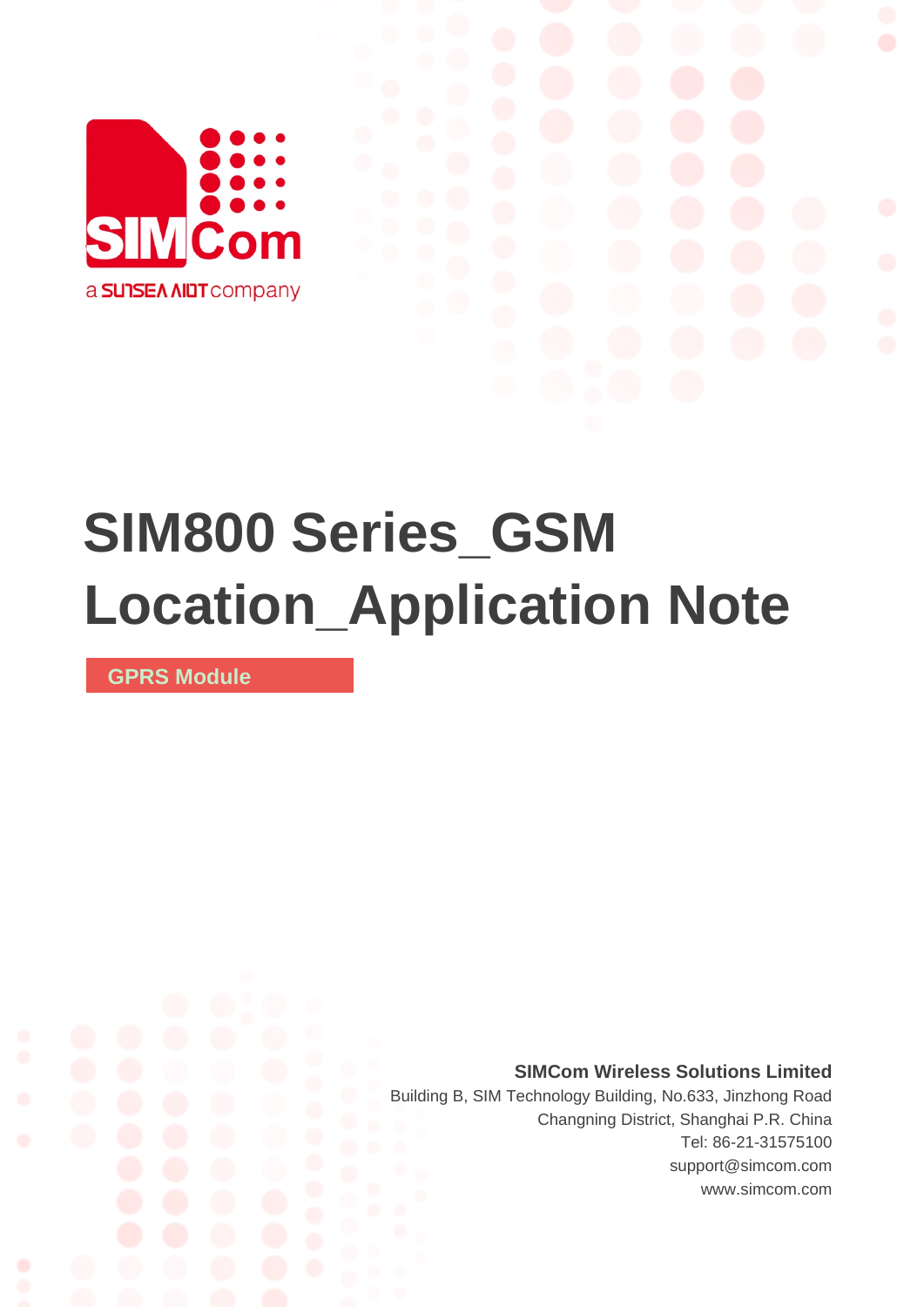

| <b>Document Title:</b> | SIM800 Series_GSM Location_Application Note |
|------------------------|---------------------------------------------|
| <b>Version:</b>        | 1.03                                        |
| Date:                  | 2020.6.15                                   |
| <b>Status:</b>         | Released                                    |

#### **GENERAL NOTES**

SIMCOM OFFERS THIS INFORMATION AS A SERVICE TO ITS CUSTOMERS, TO SUPPORT APPLICATION AND ENGINEERING EFFORTS THAT USE THE PRODUCTS DESIGNED BY SIMCOM. THE INFORMATION PROVIDED IS BASED UPON REQUIREMENTS SPECIFICALLY PROVIDED TO SIMCOM BY THE CUSTOMERS. SIMCOM HAS NOT UNDERTAKEN ANY INDEPENDENT SEARCH FOR ADDITIONAL RELEVANT INFORMATION, INCLUDING ANY INFORMATION THAT MAY BE IN THE CUSTOMER'S POSSESSION. FURTHERMORE, SYSTEM VALIDATION OF THIS PRODUCT DESIGNED BY SIMCOM WITHIN A LARGER ELECTRONIC SYSTEM REMAINS THE RESPONSIBILITY OF THE CUSTOMER OR THE CUSTOMER'S SYSTEM INTEGRATOR. ALL SPECIFICATIONS SUPPLIED HEREIN ARE SUBJECT TO CHANGE.

#### **COPYRIGHT**

THIS DOCUMENT CONTAINS PROPRIETARY TECHNICAL INFORMATION WHICH IS THE PROPERTY OF SIMCOM WIRELESS SOLUTIONS LIMITED COPYING, TO OTHERS AND USING THIS DOCUMENT, ARE FORBIDDEN WITHOUT EXPRESS AUTHORITY BY SIMCOM. OFFENDERS ARE LIABLE TO THE PAYMENT OF INDEMNIFICATIONS. ALL RIGHTS RESERVED BY SIMCOM IN THE PROPRIETARY TECHNICAL INFORMATION , INCLUDING BUT NOT LIMITED TO REGISTRATION GRANTING OF A PATENT , A UTILITY MODEL OR DESIGN. ALL SPECIFICATION SUPPLIED HEREIN ARE SUBJECT TO CHANGE WITHOUT NOTICE AT ANY TIME.

#### **SIMCom Wireless Solutions Limited**

Building B, SIM Technology Building, No.633 Jinzhong Road, Changning District, Shanghai P.R. China Tel: +86 21 31575100

Email: [simcom@simcom.com](mailto:simcom@simcom.com)

#### **For more information, please visit:**

<https://www.simcom.com/download/list-863-en.html>

**For technical support, or to report documentation errors, please visit:**

https://www.simcom.com/ask/ or email to: [support@simcom.com](mailto:support@simcom.com)

*Copyright © 2020 SIMCom Wireless Solutions Limited All Rights Reserved.*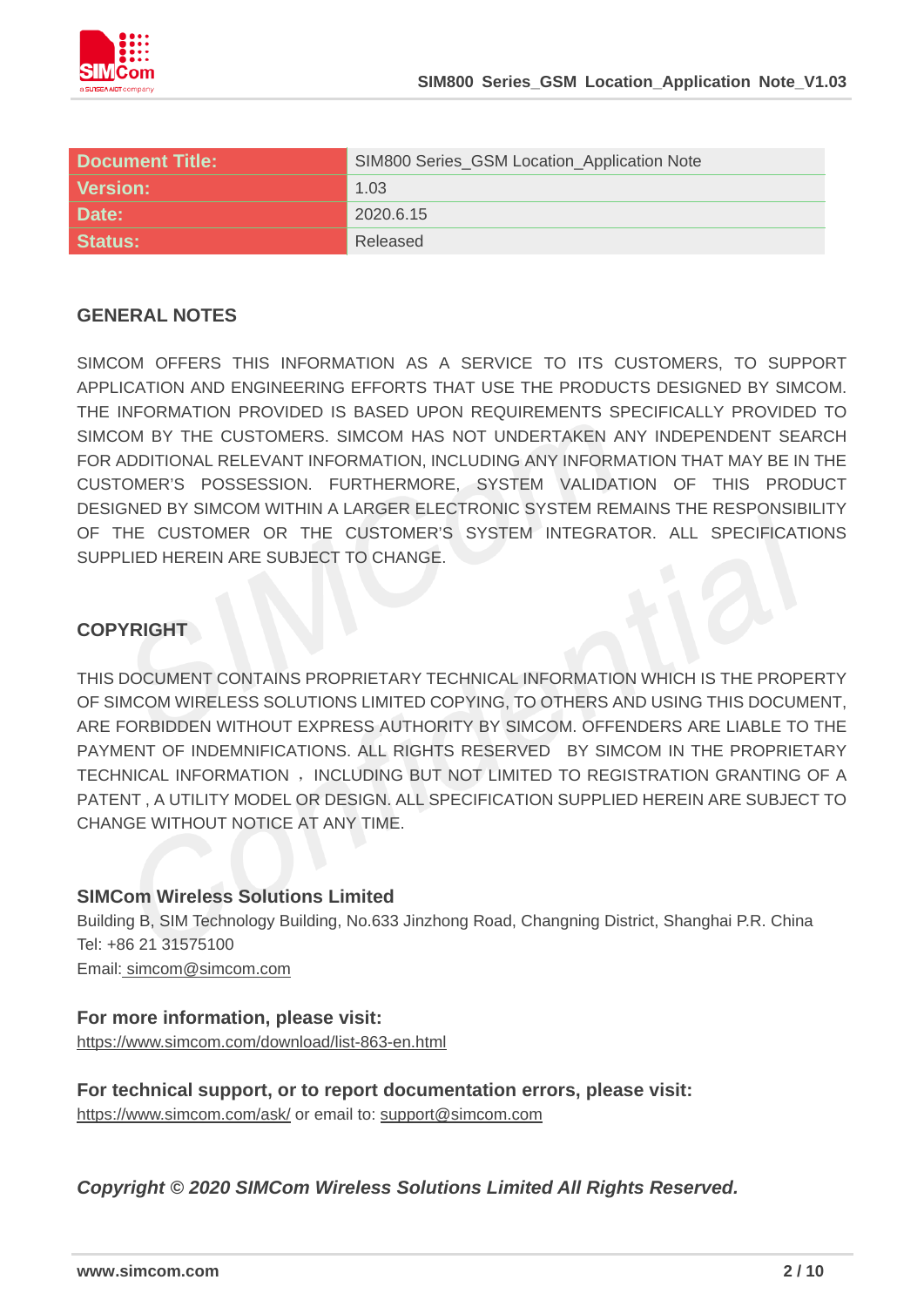

# <span id="page-2-0"></span>**About Document**

# <span id="page-2-1"></span>**Version History**

| <b>Version</b> | <b>Date</b> | <b>Owner</b> | What is new                           |
|----------------|-------------|--------------|---------------------------------------|
| V1.00          | 2014.09.24  | Dingfen.Zhu  | <b>New Release</b>                    |
| V1.01          | 2016.12.06  | Dingfen.Zhu  | Modify CLBS format                    |
|                |             |              | Modify catalogue error                |
|                |             |              | $AT+CLBS=3,1$<br>Add                  |
|                |             |              | <b>CLBSCFG</b><br>Modify              |
| V1.02          | 2017.05.06  | Dingfen.Zhu  | Modify LBS server to "Ibs-simcom.com" |
| V1.03          | 2020.06.15  | Yizhe.Tan    | All                                   |
|                |             | /Wenjie.Lai  |                                       |

# <span id="page-2-2"></span>**Scope**

This document presents the AT command of base station location operation and application examples. This document can apply to SIM800 series modules, but this function needs special module and FW to be supported.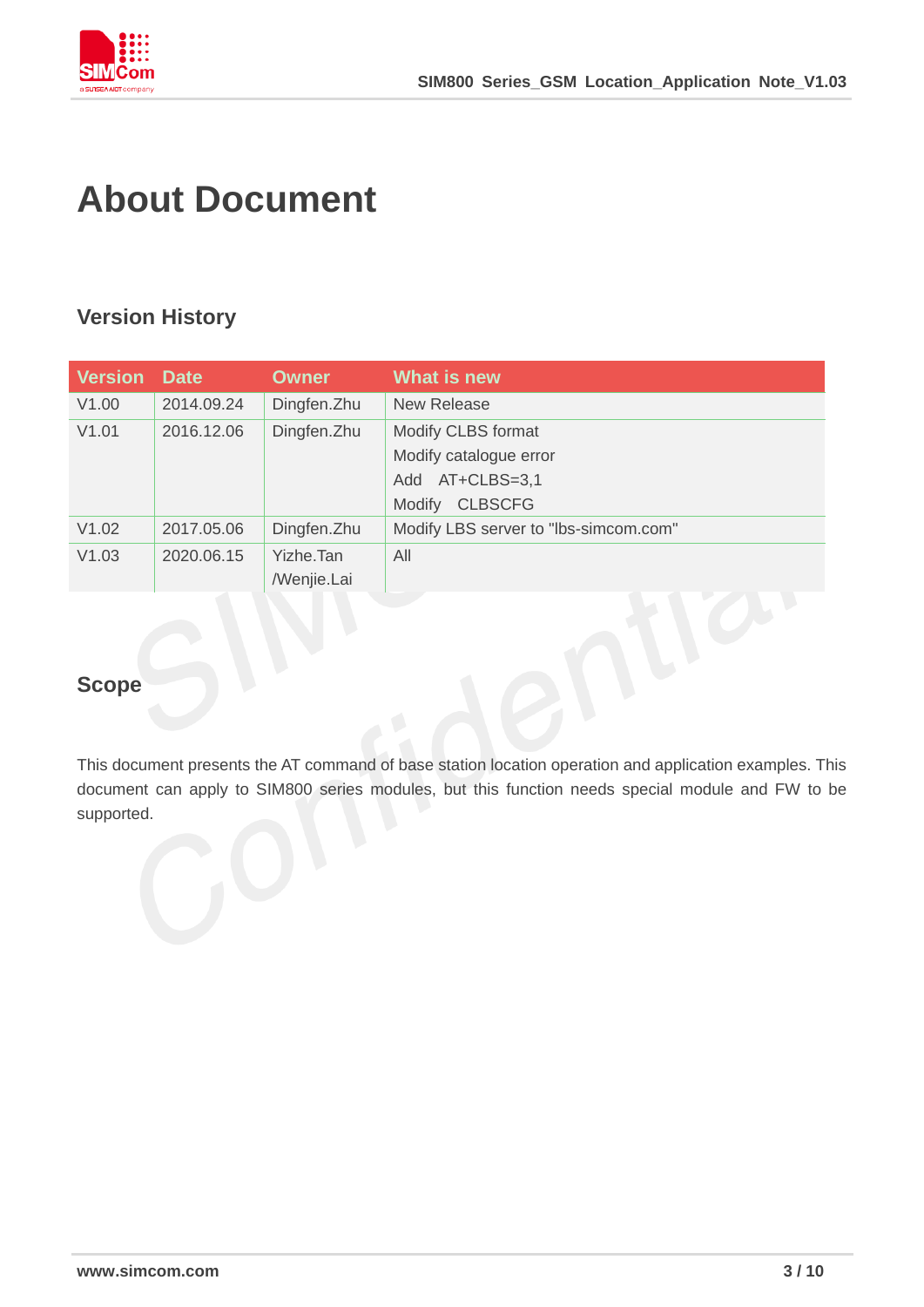

# <span id="page-3-0"></span>**Contents**

| 1              |     |  |
|----------------|-----|--|
|                | 1.1 |  |
|                | 1.2 |  |
|                | 1.3 |  |
| $\overline{2}$ |     |  |
|                | 2.1 |  |
|                | 2.2 |  |
|                |     |  |
| $\mathbf{3}$   |     |  |
|                | 3.1 |  |
|                | 3.2 |  |
|                | 3.3 |  |
|                | 3.4 |  |
|                |     |  |
|                |     |  |
|                |     |  |
|                |     |  |
|                |     |  |
|                |     |  |
|                |     |  |
|                |     |  |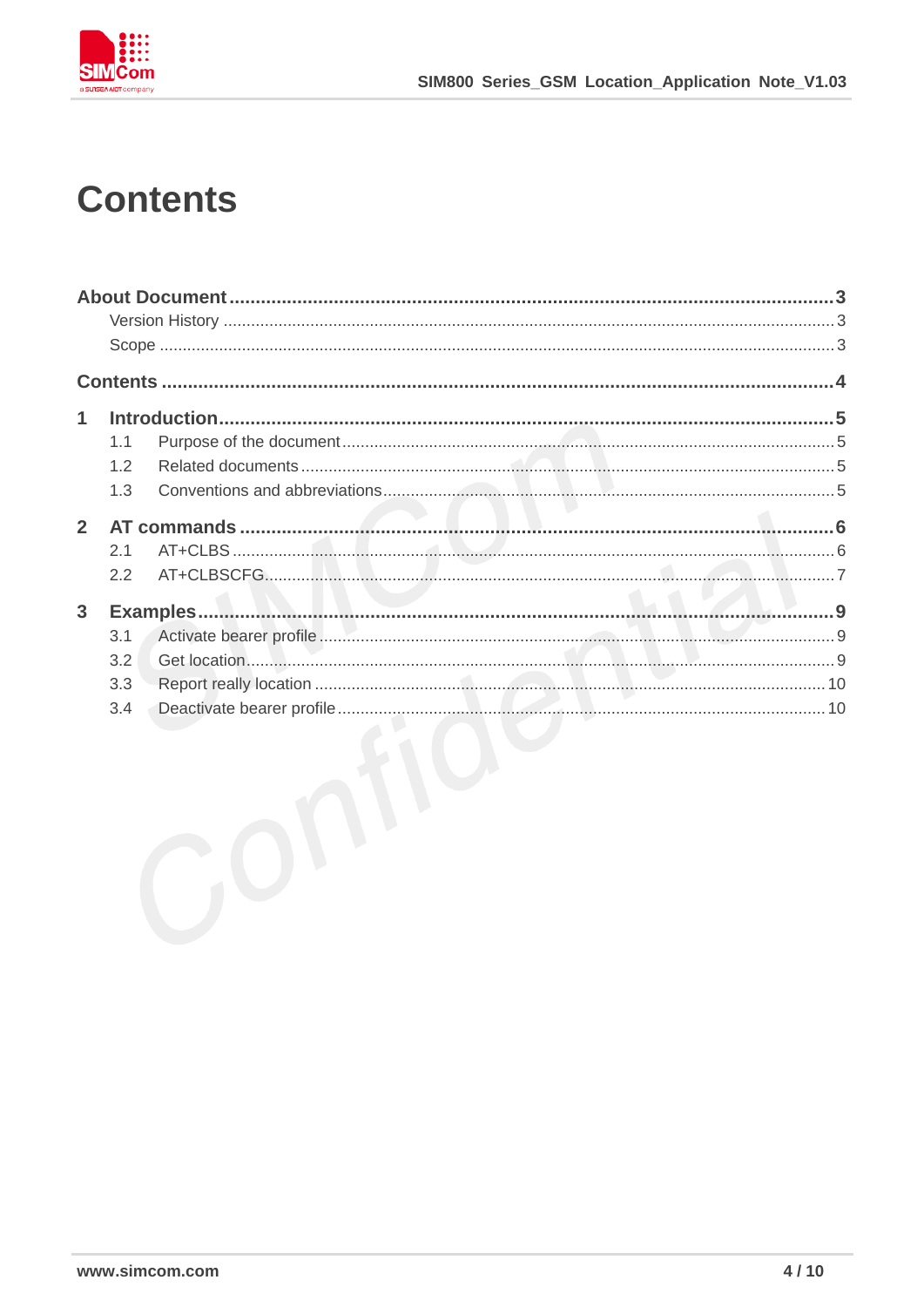

# <span id="page-4-0"></span>**1 Introduction**

# <span id="page-4-1"></span>**1.1Purpose of the document**

Based on module AT command manual, this document will introduce the base station location application process.

Developers could understand and develop application quickly and efficiently based on this document.

# <span id="page-4-2"></span>**1.2Related documents**

[1] SIM800 Series\_AT Command Manual

# <span id="page-4-3"></span>**1.3Conventions and abbreviations**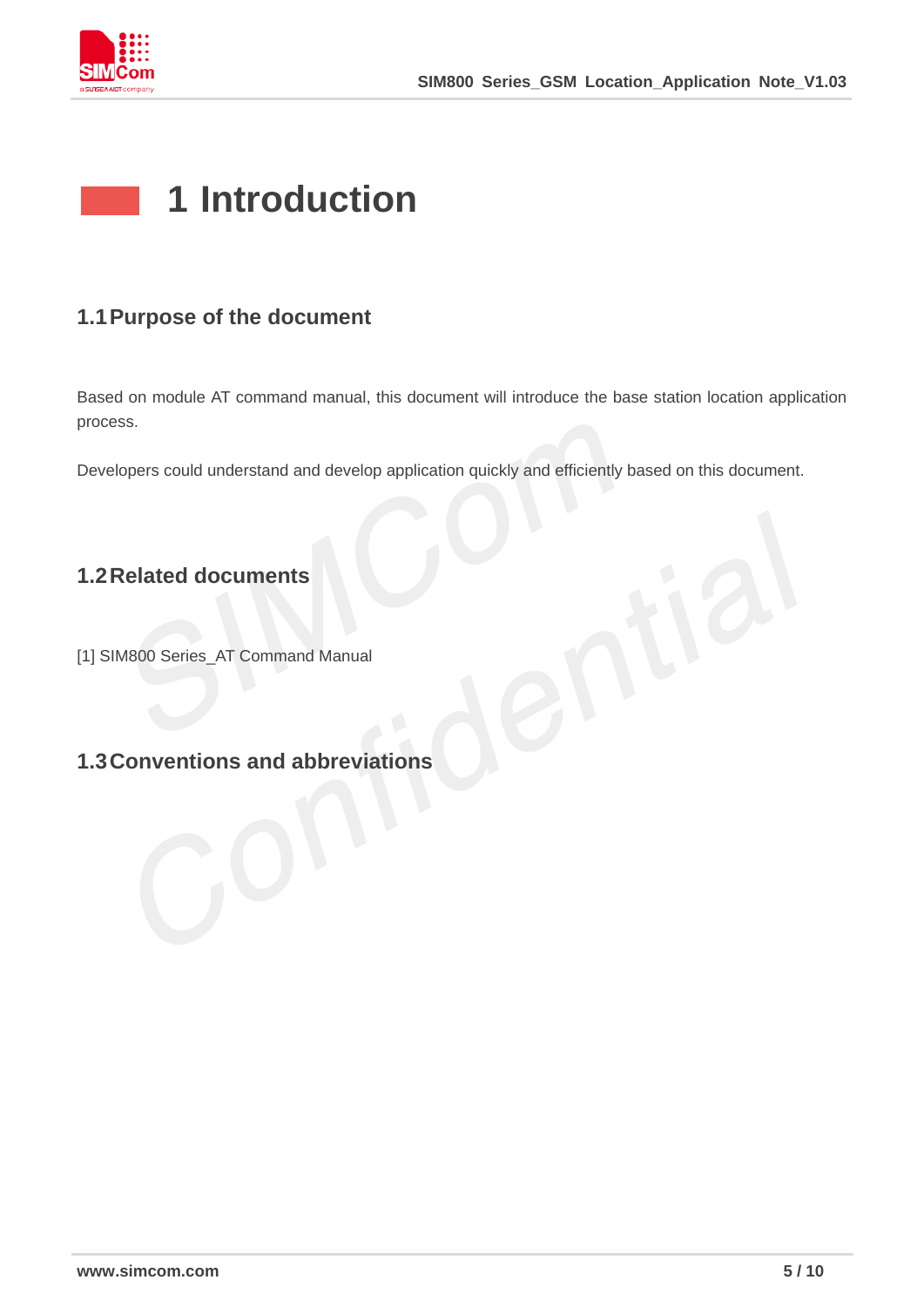

# <span id="page-5-0"></span>**2 AT commands**

# <span id="page-5-1"></span>**2.1AT+CLBS**

| <b>AT+CLBS</b> Base station Location                                                                                  |                                                                                                                                                      |
|-----------------------------------------------------------------------------------------------------------------------|------------------------------------------------------------------------------------------------------------------------------------------------------|
| <b>Test Command</b><br>AT+CLBS=?                                                                                      | Response<br>+CLBS:                                                                                                                                   |
|                                                                                                                       | $(1,3,4,9), (1-3), (-180.000000-180.000000), (-90.000000-90.000000), (0,$                                                                            |
|                                                                                                                       | 1)                                                                                                                                                   |
|                                                                                                                       |                                                                                                                                                      |
|                                                                                                                       | OK                                                                                                                                                   |
| <b>Write Command</b>                                                                                                  | Response                                                                                                                                             |
| AT+CLBS= <type>,<cid>,[[<l< td=""><td>OK</td></l<></cid></type>                                                       | OK                                                                                                                                                   |
| ongitude>, <latitude>],[<lon_< td=""><td>1) type <math>= 1</math>, get longitude and latitude</td></lon_<></latitude> | 1) type $= 1$ , get longitude and latitude                                                                                                           |
| type>]]                                                                                                               | +CLBS: <locationcode>[,<longitude>,<latitude>,<acc>]</acc></latitude></longitude></locationcode>                                                     |
|                                                                                                                       | <b>OK</b>                                                                                                                                            |
|                                                                                                                       | $2$ )type = 3,get access times                                                                                                                       |
|                                                                                                                       | +CLBS: <locationcode>[,<times>]</times></locationcode>                                                                                               |
|                                                                                                                       |                                                                                                                                                      |
|                                                                                                                       | OK                                                                                                                                                   |
|                                                                                                                       | $3$ )type = 4,get longitude latitude and date time                                                                                                   |
|                                                                                                                       | +CLBS:                                                                                                                                               |
|                                                                                                                       | <locationcode>[,<longitude>,<latitude>,<acc>,<date>,<time>]</time></date></acc></latitude></longitude></locationcode>                                |
|                                                                                                                       | OK                                                                                                                                                   |
|                                                                                                                       | $4$ ) type = 9, report positioning error                                                                                                             |
|                                                                                                                       | +CLBS: <locationcode></locationcode>                                                                                                                 |
|                                                                                                                       |                                                                                                                                                      |
|                                                                                                                       | <b>OK</b>                                                                                                                                            |
|                                                                                                                       | If error is related to ME functionality:                                                                                                             |
|                                                                                                                       | +CME ERROR: <err></err>                                                                                                                              |
| <b>Parameter Saving Mode</b>                                                                                          |                                                                                                                                                      |
| Max Response Time                                                                                                     | ÷                                                                                                                                                    |
|                                                                                                                       | <b>Note</b>                                                                                                                                          |
| Reference                                                                                                             | If customers think that the positioning error is too much, by setting<br>" <type>=9" to report this information, The error can be improved by</type> |
|                                                                                                                       | this information.                                                                                                                                    |
|                                                                                                                       |                                                                                                                                                      |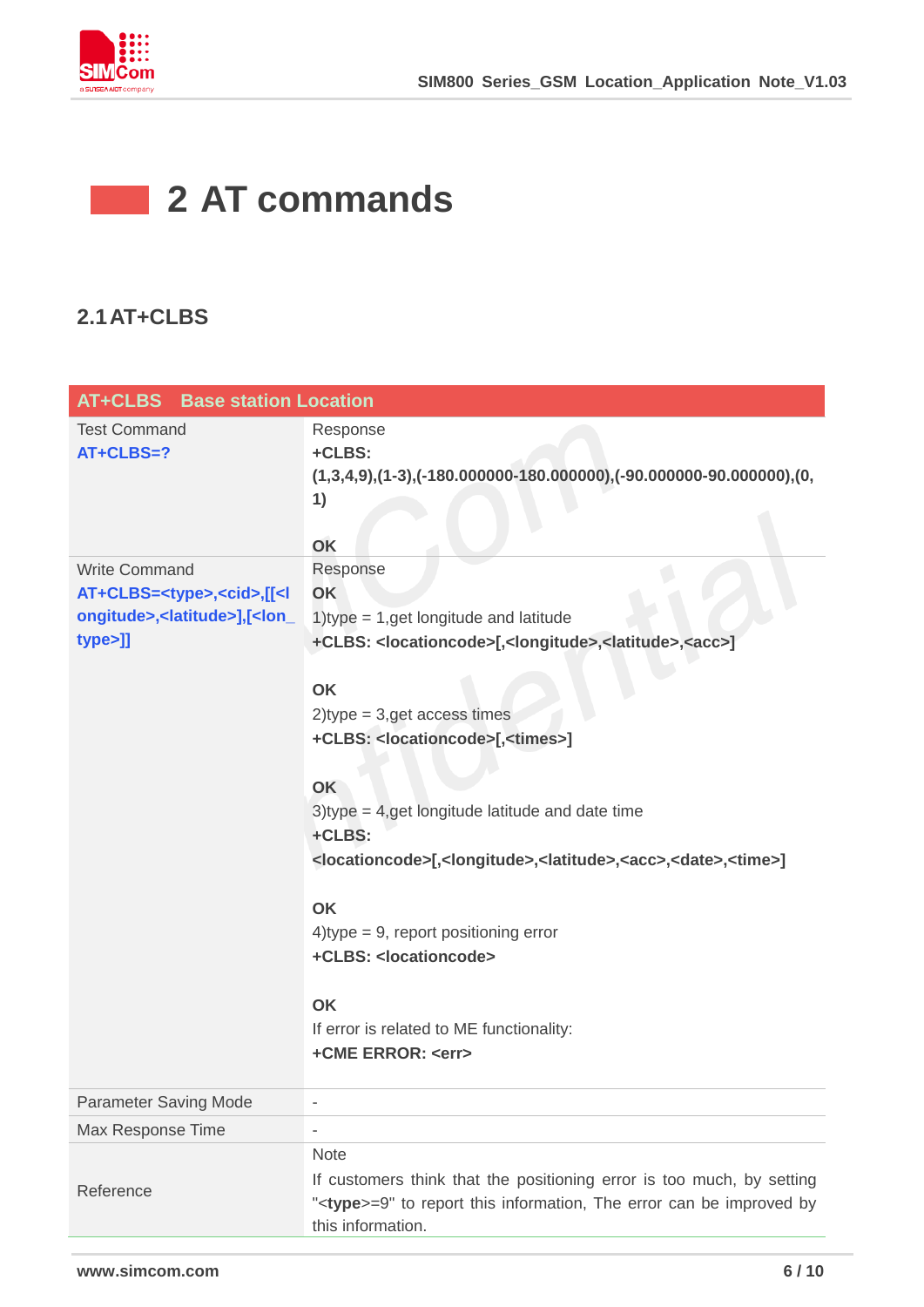

#### **Defined Values**

| <type><br/><cid><br/><locationcode></locationcode></cid></type> | Use 3 cell's information<br>1<br>3<br>Get access times<br>Get longitude latitude and date time<br>4<br>Report positioning error<br>$\overline{9}$<br>Bearer profile identifier, refer to <pdpidx> of AT+CNACT<br/><b>Success</b><br/><math>\overline{0}</math><br/>If the operation failed, the location code is not 0, such as:<br/><b>Location Failed</b><br/>1<br/><b>Time Out</b><br/><math>\overline{2}</math><br/><b>NET Error</b><br/>3<br/><b>DNS Error</b><br/><math>\overline{4}</math></pdpidx> |  |
|-----------------------------------------------------------------|------------------------------------------------------------------------------------------------------------------------------------------------------------------------------------------------------------------------------------------------------------------------------------------------------------------------------------------------------------------------------------------------------------------------------------------------------------------------------------------------------------|--|
|                                                                 | Service Overdue<br>5<br><b>Authenticate Failed</b><br>6<br><b>Other Error</b><br>$7^{\circ}$<br>Report LBS to server success<br>80<br>Report LBS to server parameter error<br>81<br>Report LBS to server failed<br>82                                                                                                                                                                                                                                                                                      |  |
| <longitude></longitude>                                         | Current longitude in degrees.                                                                                                                                                                                                                                                                                                                                                                                                                                                                              |  |
| <latitude></latitude>                                           | Current latitude in degrees                                                                                                                                                                                                                                                                                                                                                                                                                                                                                |  |
| $rac{c}{c}$                                                     | Positioning accuracy                                                                                                                                                                                                                                                                                                                                                                                                                                                                                       |  |
| <lon_type></lon_type>                                           | The type of longitude and latitude<br>WGS84<br>$\Omega$<br>GCJ02<br>1                                                                                                                                                                                                                                                                                                                                                                                                                                      |  |
| <times></times>                                                 | Access service times                                                                                                                                                                                                                                                                                                                                                                                                                                                                                       |  |
| <date></date>                                                   | Service date                                                                                                                                                                                                                                                                                                                                                                                                                                                                                               |  |
| <time></time>                                                   | Service time                                                                                                                                                                                                                                                                                                                                                                                                                                                                                               |  |
|                                                                 |                                                                                                                                                                                                                                                                                                                                                                                                                                                                                                            |  |

# <span id="page-6-0"></span>**2.2AT+CLBSCFG**

| AT+CLBSCFG Base station Location     |                                            |
|--------------------------------------|--------------------------------------------|
| <b>Test Command</b>                  | Response                                   |
| AT+CLBSCFG=?                         | +CLBSCFG: (0,1),(1-3), "ParamValue"        |
|                                      |                                            |
|                                      | OK                                         |
| Write Command                        | Response                                   |
| AT+CLBSCFG= <operate>,&lt;</operate> | +CLBSCFG: 0, <para>,<value></value></para> |
| para>[, <value>]</value>             |                                            |
|                                      | OK                                         |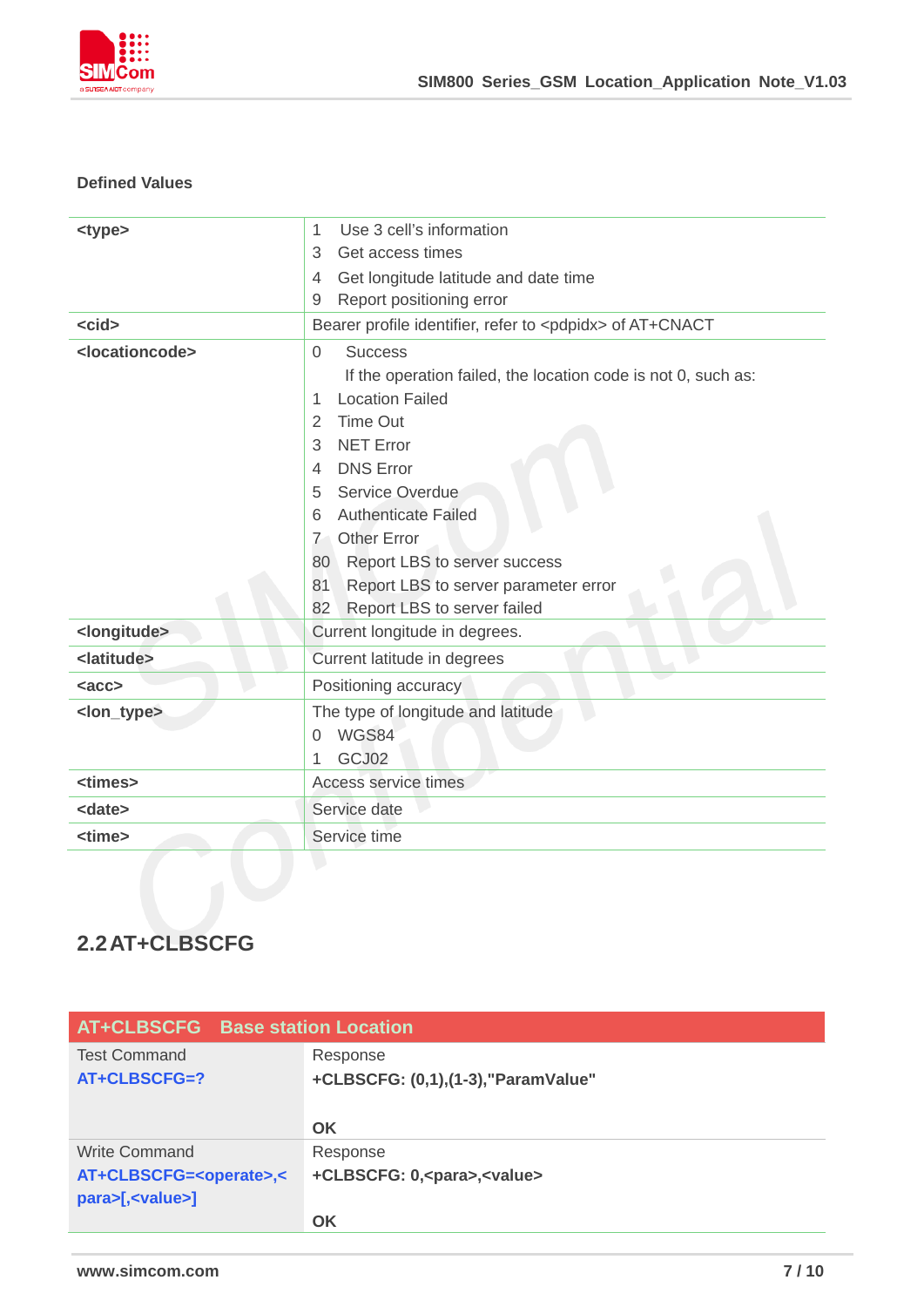

|                              | or                                                                           |  |
|------------------------------|------------------------------------------------------------------------------|--|
|                              | <b>OK</b>                                                                    |  |
|                              | If error is related to ME functionality:                                     |  |
|                              | +CME ERROR: <err></err>                                                      |  |
| <b>Parameter Saving Mode</b> |                                                                              |  |
| Max Response Time            |                                                                              |  |
|                              | <b>Note</b>                                                                  |  |
|                              | Server's address of lbs-simcom.com:3002" is free. The other two<br>$\bullet$ |  |
| Reference                    | servers are charged.                                                         |  |
|                              | If you want to use the charged address, the IMEI, customer                   |  |
|                              | information and software version must be provided to SIMCom.                 |  |

#### **Defined Values**

| <operate></operate>     | Read operator<br>0                                                              |  |
|-------------------------|---------------------------------------------------------------------------------|--|
|                         | Set operator<br>1                                                               |  |
| <para></para>           | Customer ID                                                                     |  |
|                         | Times have used positioning command<br>$\overline{2}$                           |  |
|                         | 3<br>Server's address                                                           |  |
|                         | Ibs-simcom.com:3001                                                             |  |
|                         | lbs-simcom.com:3000                                                             |  |
|                         | (Default)<br>lbs-simcom.com:3002                                                |  |
| <value></value>         | String type. The value of parameter                                             |  |
|                         | If <operate> is 1 and <para> is 3, <value> can be set.</value></para></operate> |  |
| <len_value></len_value> | Max length of <value></value>                                                   |  |
|                         |                                                                                 |  |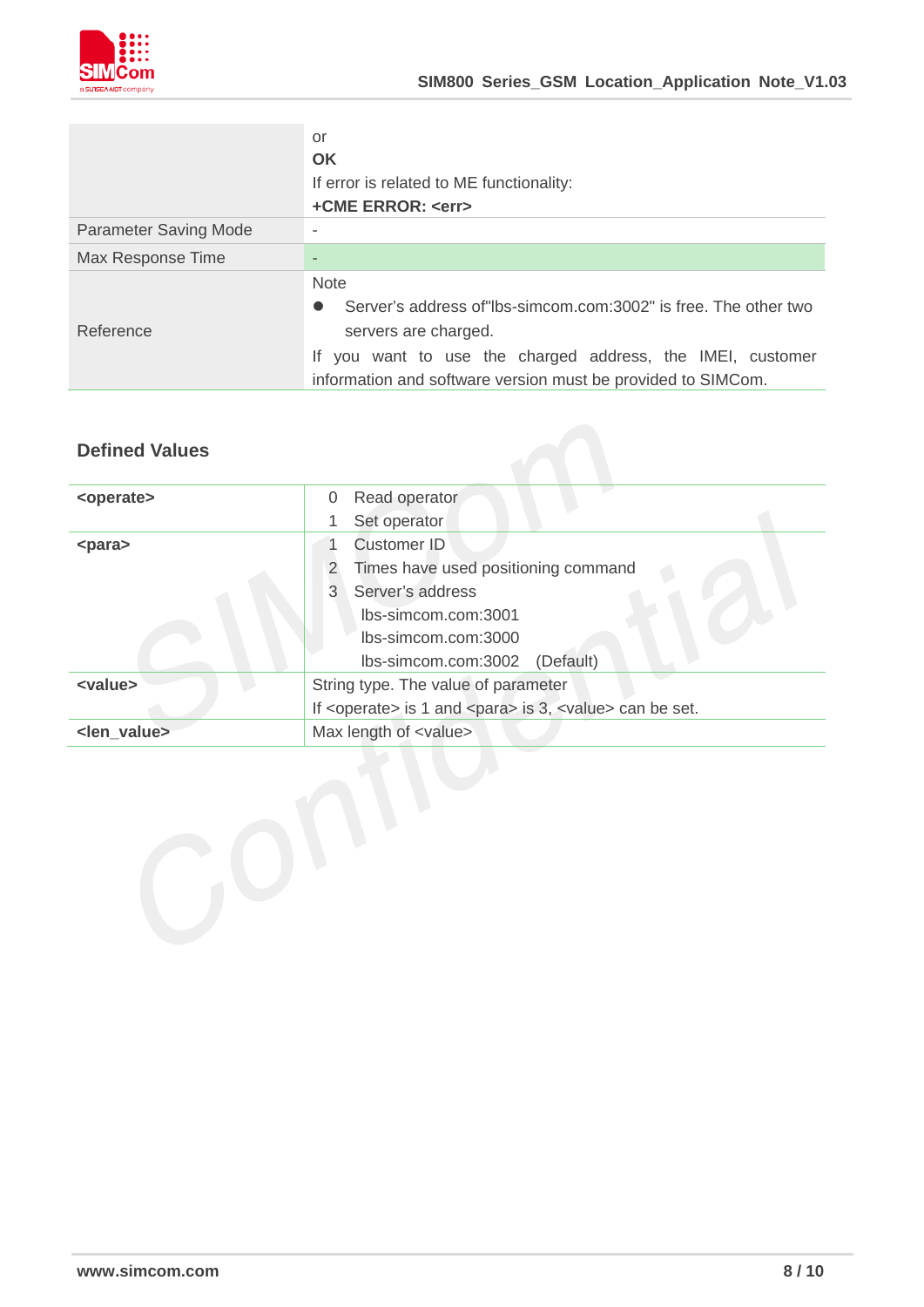<span id="page-8-0"></span>

# **3 Examples**

SIM800 base station location module provides base station location solution. The following is the examples for application.

### <span id="page-8-1"></span>**3.1Activate bearer profile**

**//Example of Activate bearer profile.**

**AT+SAPBR=3,1,"Contype","GPRS" OK AT+SAPBR=3,1,"APN","CMNET" OK AT+SAPBR=1,1 OK AT+SAPBR=2,1 +SAPBR: 1,1,"10.89.193.1"**

//Set bearer paramete

// Set bearer context

// Active bearer context

// Read bearer parameter

**OK**

### <span id="page-8-2"></span>**3.2Get location**

**//Get Location Example AT+CLBSCFG=0,1 +CLBSCFG: 0,1,"CUSTES" OK AT+CLBSCFG=0,2 +CLBSCFG: 0,2,0 OK** //Get customer ID // Get Times have used positioning command **AT+CLBSCFG=0,3 +CLBSCFG: 0,3,"lbs-simcom.com:3001" OK** //Get LBS server's address **AT+CLBSCFG=1,3,"lbs-simcom.com** // Set LBS server's address

**:3002"**